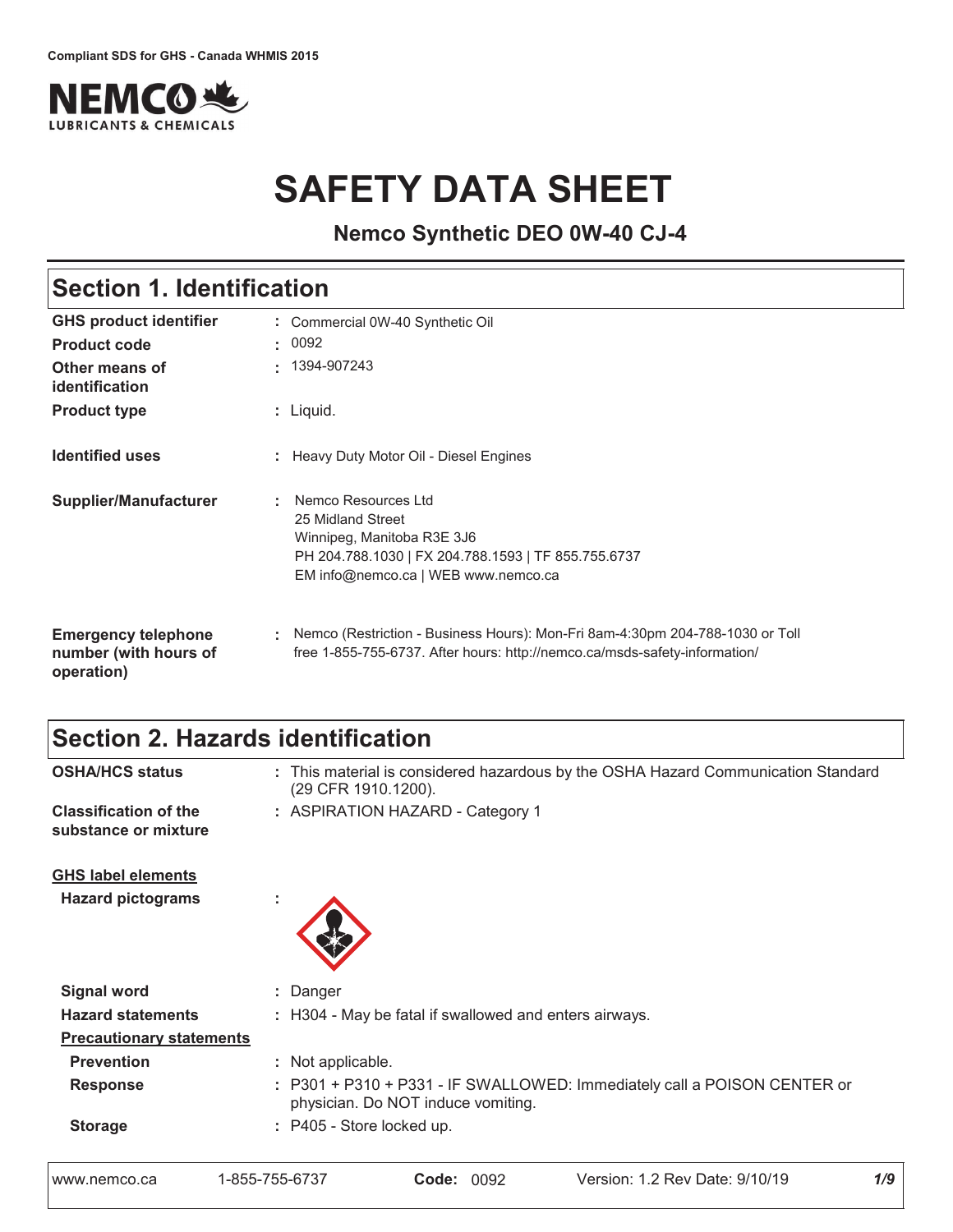

### **Section 2. Hazards identification**

| <b>Disposal</b>                                                | : P501 - Dispose of contents and container in accordance with all local, regional, national<br>and international regulations. |
|----------------------------------------------------------------|-------------------------------------------------------------------------------------------------------------------------------|
| <b>Physical hazards not</b><br>otherwise classified<br>(PHNOC) | : None known.                                                                                                                 |
| <b>Health hazards not</b><br>otherwise classified<br>(HHNOC)   | : None known.                                                                                                                 |

# Section 3. Composition/information on ingredients

| Substance/mixture                | : Mixture                       |
|----------------------------------|---------------------------------|
| <b>Chemical name</b>             | $:$ Lubricating oil.            |
| Other means of<br>identification | Full Synthetic Engine Oil 0W-40 |

#### **CAS number/other identifiers**

| <b>CAS number</b>   | : Not applicable. |
|---------------------|-------------------|
| <b>Product code</b> | . 0092            |

| Ingredient name                                        | $\frac{9}{6}$ | <b>CAS number</b> |
|--------------------------------------------------------|---------------|-------------------|
| 1-Decene, homopolymer, hydrogenated                    | 1≥50 - <75    | 68037-01-4        |
| Distillates (petroleum), hydrotreated light paraffinic | 210 - <25     | 64742-55-8        |

Any concentration shown as a range is to protect confidentiality or is due to batch variation.

There are no additional ingredients present which, within the current knowledge of the supplier and in the concentrations applicable, are classified as hazardous to health or the environment and hence require reporting in this section.

Occupational exposure limits, if available, are listed in Section 8.

### **Section 4. First aid measures**

#### **Description of necessary first aid measures**

| Eye contact         | : If material comes in contact with the eyes, immediately wash the eyes with large<br>amounts of water for 15 minutes, occasionally lifting the lower and upper lids. Get<br>medical attention.                                                                                                                                                                                                                                                                                                                                             |
|---------------------|---------------------------------------------------------------------------------------------------------------------------------------------------------------------------------------------------------------------------------------------------------------------------------------------------------------------------------------------------------------------------------------------------------------------------------------------------------------------------------------------------------------------------------------------|
| <b>Inhalation</b>   | : If person breathes in large amounts of material, move the exposed person to fresh air at<br>once. If breathing has stopped, perform artificial respiration. Keep the person warm and<br>at rest. Get medical attention as soon as possible.                                                                                                                                                                                                                                                                                               |
| <b>Skin contact</b> | : If the material comes in contact with the skin, wash the contaminated skin with soap and<br>water promptly. If the material penetrates through clothing, remove the clothing and<br>wash the skin with soap and water promptly. If irritation persists after washing, get<br>medical attention immediately.                                                                                                                                                                                                                               |
| Ingestion           | : Get medical attention immediately. Call a poison center or physician. Wash out mouth<br>with water. If material has been swallowed and the exposed person is conscious, give<br>small quantities of water to drink. Stop if the exposed person feels sick as vomiting may<br>be dangerous. Aspiration hazard if swallowed. Can enter lungs and cause damage.<br>Do not induce vomiting. If vomiting occurs, the head should be kept low so that vomit<br>does not enter the lungs. Never give anything by mouth to an unconscious person. |

#### Most important symptoms/effects, acute and delayed

| <b>Potential acute health effects</b> |                |                                                                                                            |                                  |     |
|---------------------------------------|----------------|------------------------------------------------------------------------------------------------------------|----------------------------------|-----|
| Eye contact<br><b>Inhalation</b>      |                | : No known significant effects or critical hazards.<br>: No known significant effects or critical hazards. |                                  |     |
| www.nemco.ca                          | 1-855-755-6737 | 0092<br>Code:                                                                                              | Version: 1.2 Rev Date: $9/10/19$ | 2/9 |

| 1-855-755-6737 | <b>Code: 0092</b> | Version: 1.2 Rev Date: 9/10/19 |
|----------------|-------------------|--------------------------------|
|----------------|-------------------|--------------------------------|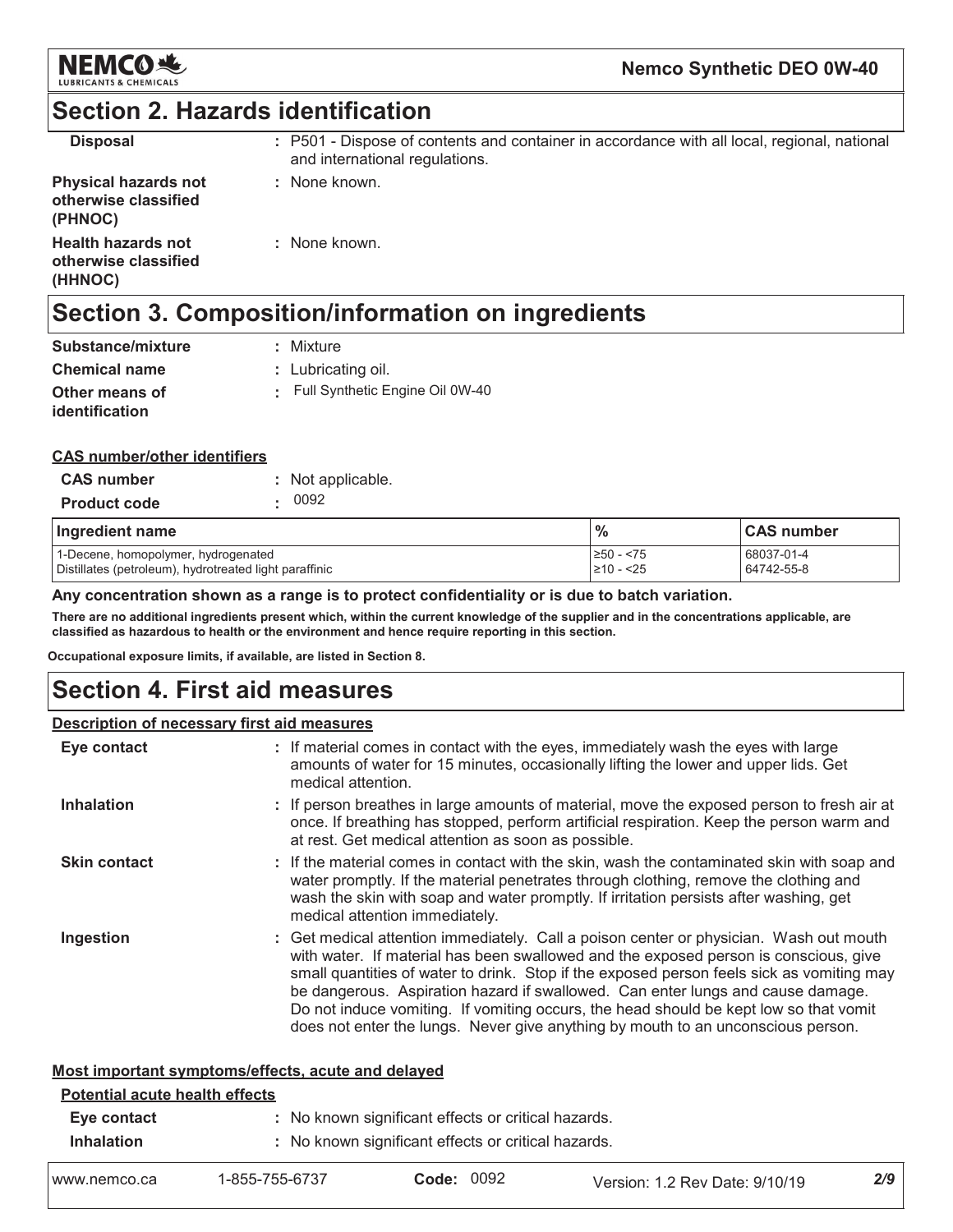

### **Section 4. First aid measures**

| <b>Skin contact</b>               | : No known significant effects or critical hazards.                                                                            |
|-----------------------------------|--------------------------------------------------------------------------------------------------------------------------------|
| Ingestion                         | : May be fatal if swallowed and enters airways.                                                                                |
| Over-exposure signs/symptoms      |                                                                                                                                |
| Eye contact                       | : Adverse symptoms may include the following: pain or irritation, watering, redness.                                           |
| <b>Inhalation</b>                 | : Adverse symptoms may include the following: respiratory tract irritation, coughing.                                          |
| <b>Skin contact</b>               | : Adverse symptoms may include the following: irritation, redness.                                                             |
| Ingestion                         | : No known significant effects or critical hazards.                                                                            |
|                                   | Indication of immediate medical attention and special treatment needed, if necessary                                           |
| Notes to physician                | : Treat symptomatically. Contact poison treatment specialist immediately if large<br>quantities have been ingested or inhaled. |
| <b>Specific treatments</b>        | : No specific treatment.                                                                                                       |
| <b>Protection of first-aiders</b> | : No action shall be taken involving any personal risk or without suitable training. It may                                    |
|                                   |                                                                                                                                |

be dangerous to the person providing aid to give mouth-to-mouth resuscitation.

See toxicological information (Section 11)

## **Section 5. Fire-fighting measures**

| <b>Extinguishing media</b>                               |                                                                                                                                                |
|----------------------------------------------------------|------------------------------------------------------------------------------------------------------------------------------------------------|
| Suitable extinguishing<br>media                          | : Use water spray to cool fire exposed surfaces and to protect personnel. Foam, dry<br>chemical or water spray (fog) to extinguish fire.       |
| Unsuitable extinguishing<br>media                        | : None known.                                                                                                                                  |
| <b>Specific hazards arising</b><br>from the chemical     | : Toxic fumes gases or vapors may evolve on burning.                                                                                           |
| <b>Hazardous thermal</b><br>decomposition products       | : No specific data.                                                                                                                            |
| Special protective actions<br>for fire-fighters          | : When fighting fires wear full turnout gear and self contained breathing apparatus. Water<br>may cause splattering. Material floats on water. |
| <b>Special protective</b><br>equipment for fire-fighters | : Not applicable.                                                                                                                              |

# **Section 6. Accidental release measures**

| <b>Personal precautions, protective equipment and emergency procedures</b> |  |                                                                                                                                                                                                                                              |  |
|----------------------------------------------------------------------------|--|----------------------------------------------------------------------------------------------------------------------------------------------------------------------------------------------------------------------------------------------|--|
| For non-emergency<br>personnel                                             |  | : Keep unnecessary and unprotected personnel from entering. Avoid breathing vapor or<br>mist. Provide adequate ventilation. Wear appropriate respirator when ventilation is<br>inadequate. Put on appropriate personal protective equipment. |  |
| For emergency responders                                                   |  | : If specialized clothing is required to deal with the spillage, take note of any information in<br>Section 8 on suitable and unsuitable materials. See also the information in "For non-<br>emergency personnel".                           |  |
| <b>Environmental precautions</b>                                           |  | : Avoid dispersal of spilled material and runoff and contact with soil, waterways, drains<br>and sewers. Inform the relevant authorities if the product has caused environmental<br>pollution (sewers, waterways, soil or air).              |  |

#### Methods and materials for containment and cleaning up

| www.nemco.ca | 1-855-755-6737 | 0092<br>Code: | Version: 1.2 Rev Date: 9/10/19 | 3/9 |
|--------------|----------------|---------------|--------------------------------|-----|
|              |                |               |                                |     |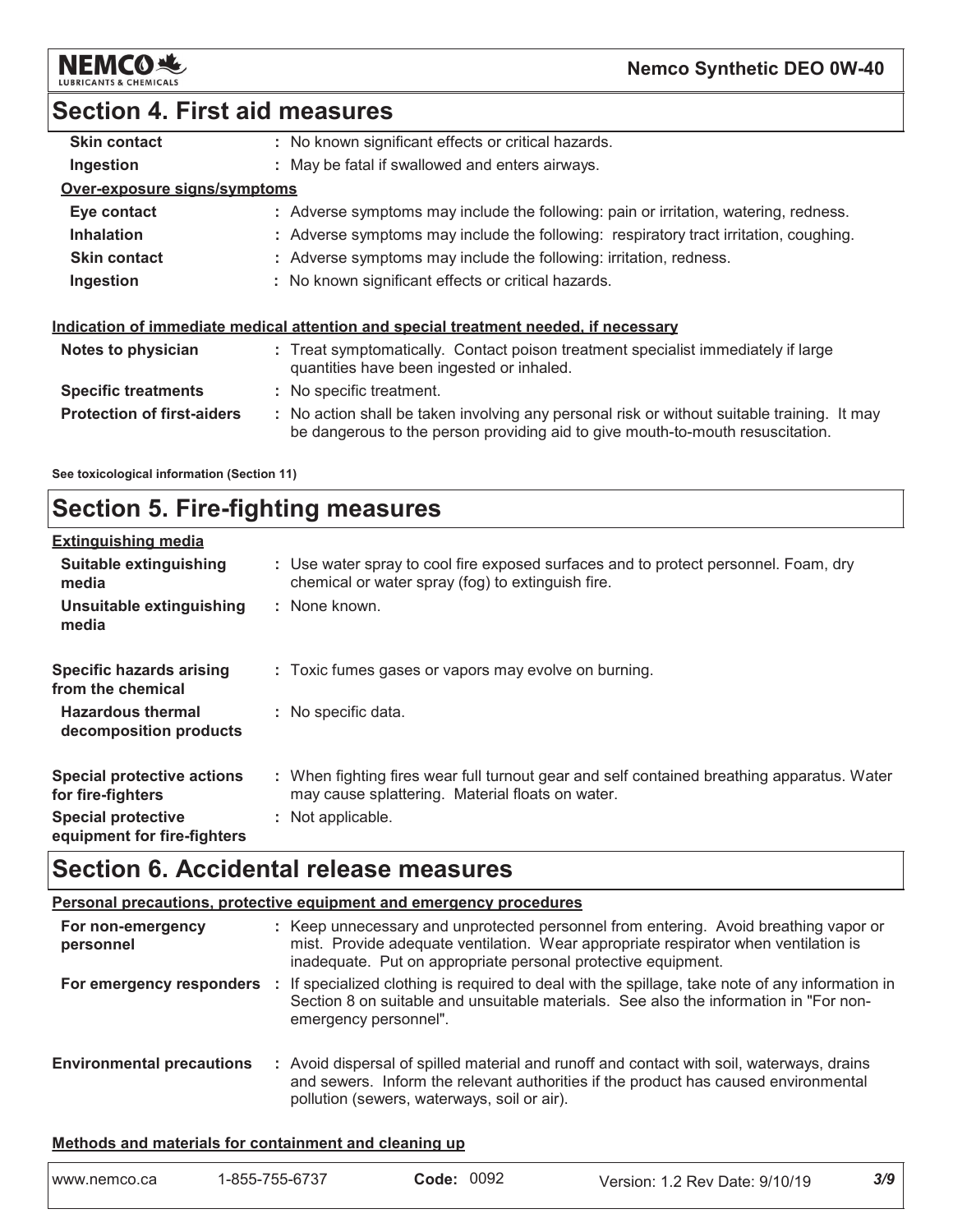

### **Section 6. Accidental release measures**

: Contain with dikes or absorbent to prevent migration to sewers/streams. Take up small spill with dry chemical absorbent; large spills may require pump or vacuum prior to absorbent. May require excavation of severely contaminated soil.

## **Section 7. Handling and storage**

| <b>Precautions for safe handling</b>                               |                                                                                                                                                                                                                                                                                                                                                                                                                                                                                                           |
|--------------------------------------------------------------------|-----------------------------------------------------------------------------------------------------------------------------------------------------------------------------------------------------------------------------------------------------------------------------------------------------------------------------------------------------------------------------------------------------------------------------------------------------------------------------------------------------------|
| <b>Protective measures</b>                                         | : Put on appropriate personal protective equipment (see Section 8). Do not get in eyes or<br>on skin or clothing. Do not breathe vapor or mist. Do not ingest. Use only with<br>adequate ventilation. Wear appropriate respirator when ventilation is inadequate.                                                                                                                                                                                                                                         |
| Advice on general<br>occupational hygiene                          | : Eating, drinking and smoking should be prohibited in areas where this material is<br>handled, stored and processed. Workers should wash hands and face before eating,<br>drinking and smoking.                                                                                                                                                                                                                                                                                                          |
| Conditions for safe storage,<br>including any<br>incompatibilities | : Handling temperatures should not exceed 175 $\degree$ F (80 $\degree$ C). Do not store at temperatures<br>exceeding 113°F (45°C). Odorous and toxic fumes may form from the decomposition of<br>this product if stored at excessive temperatures for extended periods of time. Store in<br>accordance with local regulations. Store in a dry, cool and well-ventilated area, away<br>from incompatible materials (see Section 10). Use appropriate containment to avoid<br>environmental contamination. |

## Section 8. Exposure controls/personal protection

| <b>Control parameters</b> |
|---------------------------|
|                           |

| <b>Occupational exposure limits</b>                       |                         |                          | TWA (8 hours)           |  | STEL (15 mins)           |                   |              | Ceiling |                          |              |                  |
|-----------------------------------------------------------|-------------------------|--------------------------|-------------------------|--|--------------------------|-------------------|--------------|---------|--------------------------|--------------|------------------|
| Ingredient                                                | List name               | ppm                      | mg/m <sup>3</sup> Other |  | ppm                      | mg/m <sup>3</sup> | <b>Other</b> | ppm     | mg/m <sup>3</sup>        | <b>Other</b> | <b>Notations</b> |
| Distillates (petroleum), hydrotreated<br>heavy paraffinic | US ACGIH 3/2015         |                          | 5                       |  |                          |                   |              |         |                          |              | [a]              |
|                                                           | AB 4/2009               |                          | 5                       |  |                          | 10                |              |         |                          |              | [b]              |
|                                                           | ON 7/2015               | $\overline{\phantom{a}}$ | ÷                       |  | $\overline{\phantom{0}}$ | 10                |              |         |                          |              | [b]              |
|                                                           | QC 1/2014               |                          | .5                      |  |                          | 10                |              |         |                          |              | [b]              |
| Distillates (petroleum), hydrotreated<br>light paraffinic | <b>IUS ACGIH 3/2015</b> |                          | b                       |  |                          |                   |              |         |                          |              | [a]              |
|                                                           | AB 4/2009               |                          | 5                       |  |                          | 10                |              |         |                          |              | [b]              |
|                                                           | ON 7/2015               | $\overline{\phantom{a}}$ | h                       |  | $\overline{\phantom{0}}$ | 10                |              |         | $\overline{\phantom{0}}$ |              | [b]              |
|                                                           | QC 1/2014               | $\overline{\phantom{0}}$ | Ð                       |  |                          | 10                |              |         |                          |              | [b]              |

Form: [a]Inhalable fraction [b]Mist

| <b>Appropriate engineering</b><br><b>controls</b> | : Use only with adequate ventilation.                                                                                                                                                                                                                         |
|---------------------------------------------------|---------------------------------------------------------------------------------------------------------------------------------------------------------------------------------------------------------------------------------------------------------------|
| <b>Environmental exposure</b><br>controls         | : Emissions from ventilation or work process equipment should be checked to ensure<br>they comply with the requirements of environmental protection legislation.                                                                                              |
| <b>Individual protection measures</b>             |                                                                                                                                                                                                                                                               |
| Hygiene measures                                  | : Wash hands, forearms and face thoroughly after handling chemical products, before<br>eating, smoking and using the lavatory and at the end of the working period. Ensure<br>that eyewash stations and safety showers are close to the workstation location. |
| Eye/face protection                               | : Recommended: Splash goggles and a face shield, where splash hazard exists.                                                                                                                                                                                  |
| <b>Skin protection</b>                            |                                                                                                                                                                                                                                                               |
| <b>Hand protection</b>                            | : 4 - 8 hours (breakthrough time): Nitrile gloves.                                                                                                                                                                                                            |
| <b>Body protection</b>                            | : Recommended: Long sleeved coveralls.                                                                                                                                                                                                                        |
| Other skin protection                             | : Recommended: Impervious boots.                                                                                                                                                                                                                              |

**Spill**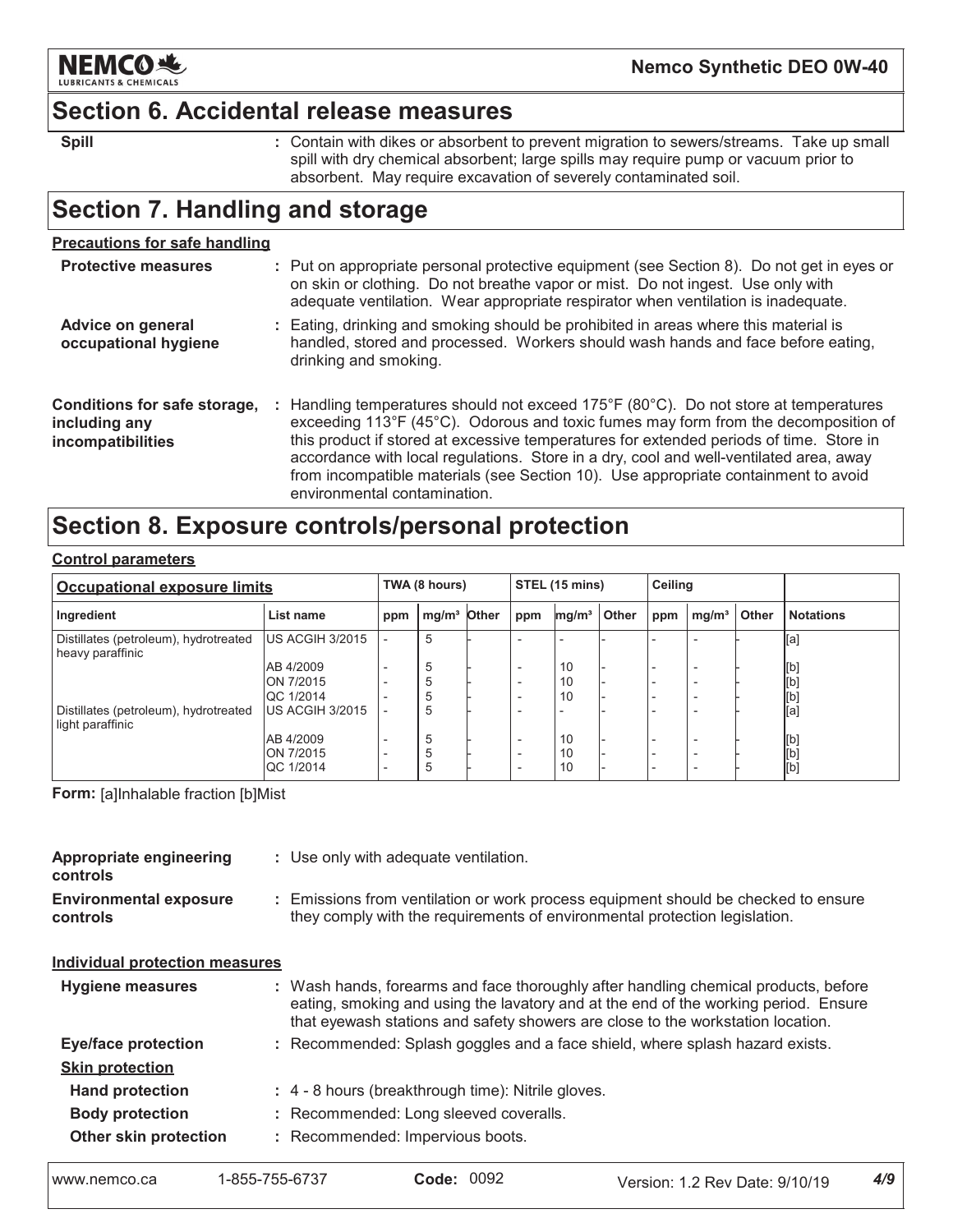

#### Nemco Synthetic DEO 0W-40

### Section 8. Exposure controls/personal protection

**Respiratory protection** 

: If ventilation is inadequate, use a NIOSH-certified respirator with an organic vapor cartridge and P95 particulate filter.

### Section 9. Physical and chemical properties

| ÷. | Liquid.                                                                                                                        |
|----|--------------------------------------------------------------------------------------------------------------------------------|
|    | Amber.                                                                                                                         |
| ÷. | Mild.                                                                                                                          |
|    | Not available.                                                                                                                 |
|    | Not available.                                                                                                                 |
|    | Not available.                                                                                                                 |
|    | : Not available.                                                                                                               |
|    | Closed cup: >200°C                                                                                                             |
| t. | $<$ 1 (Ether = 1)                                                                                                              |
| ÷. | Not available.                                                                                                                 |
|    | : Not available.                                                                                                               |
|    | $<$ 0.13 kPa ( $<$ 1 mm Hg) (68°F)                                                                                             |
|    | Not available.                                                                                                                 |
|    | $: 0.84$ to 0.87                                                                                                               |
|    | Insoluble in water.                                                                                                            |
|    | $:$ Not available.                                                                                                             |
|    | : $>260^{\circ}$ C ( $>500^{\circ}$ F)                                                                                         |
|    | : Not available.                                                                                                               |
|    | Not available.                                                                                                                 |
|    | Flammability (solid, gas)<br>Lower and upper explosive<br><b>Auto-ignition temperature</b><br><b>Decomposition temperature</b> |

### Section 10. Stability and reactivity

| <b>Reactivity</b>                            | : No specific test data related to reactivity available for this product or its ingredients.              |
|----------------------------------------------|-----------------------------------------------------------------------------------------------------------|
| <b>Chemical stability</b>                    | : The product is stable.                                                                                  |
| <b>Possibility of hazardous</b><br>reactions | : Under normal conditions of storage and use, hazardous reactions will not occur.                         |
| <b>Conditions to avoid</b>                   | : No specific data.                                                                                       |
| Incompatible materials                       | : Reactive or incompatible with the following materials: oxidizing materials.                             |
| <b>Hazardous decomposition</b><br>products   | : Under normal conditions of storage and use, hazardous decomposition products should<br>not be produced. |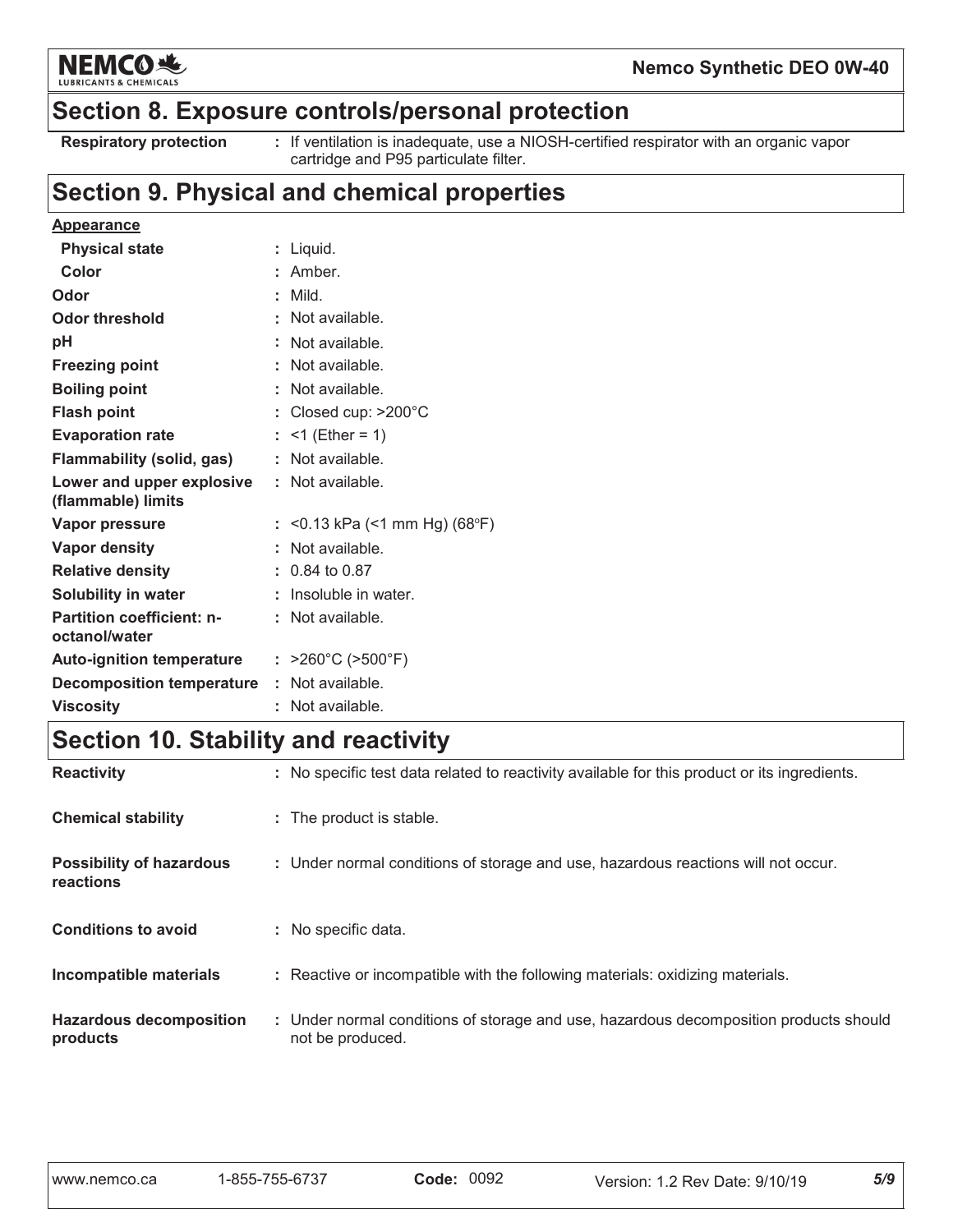

### **Section 11. Toxicological information**

#### Information on toxicological effects

#### **Acute toxicity**

| <b>Product/ingredient name</b>                            | <b>Result</b>                           | <b>Species</b> | <b>Dose</b>            | <b>Exposure</b> |
|-----------------------------------------------------------|-----------------------------------------|----------------|------------------------|-----------------|
| Distillates (petroleum), hydrotreated<br>light paraffinic | <b>ILC50 Inhalation Dusts and mists</b> | Rat            | 3900 mg/m <sup>3</sup> | 4 hours         |

#### **Irritation/Corrosion**

There is no data available.

#### **Sensitization**

There is no data available.

#### **Mutagenicity**

There is no data available.

#### Carcinogenicity

#### **Classification**

| <b>Product/ingredient name</b>                            | <b>OSHA IARC</b> | <b>NTP</b> | <b>ACGIH EPA</b> | <b>NIOSH</b> |
|-----------------------------------------------------------|------------------|------------|------------------|--------------|
| Distillates (petroleum), hydrotreated<br>light paraffinic |                  |            | A4               |              |

#### **Reproductive toxicity**

There is no data available.

#### **Teratogenicity**

There is no data available.

#### Specific target organ toxicity (single exposure)

There is no data available.

#### Specific target organ toxicity (repeated exposure)

There is no data available.

#### **Aspiration hazard**

| <b>Name</b>                         | Result                                |
|-------------------------------------|---------------------------------------|
| 1-Decene, homopolymer, hydrogenated | <b>ASPIRATION HAZARD - Category 1</b> |

| Information on the likely | : Dermal contact. Eye contact. Inhalation. Ingestion. |  |  |
|---------------------------|-------------------------------------------------------|--|--|
| routes of exposure        |                                                       |  |  |

#### **Potential acute health effects** Eye contact : No known significant effects or critical hazards. **Inhalation** : No known significant effects or critical hazards. **Skin contact** : No known significant effects or critical hazards. : May be fatal if swallowed and enters airways. Ingestion

#### Symptoms related to the physical, chemical and toxicological characteristics

| Eye contact         | : Adverse symptoms may include the following: pain or irritation, watering, redness.  |
|---------------------|---------------------------------------------------------------------------------------|
| <b>Inhalation</b>   | : Adverse symptoms may include the following: respiratory tract irritation, coughing. |
| <b>Skin contact</b> | : Adverse symptoms may include the following: irritation, redness.                    |
| Ingestion           | : No known significant effects or critical hazards.                                   |

### Delayed and immediate effects and also chronic effects from short and long term exposure

#### **Short term exposure**

| www.nemco.ca | -855-<br>7hh<br>$\sim$<br>333-O7<br>، ب | 0092<br>Jode∶ | 9/10/19<br>⊃ate:<br>Version:<br>. Rev | 6/9 |
|--------------|-----------------------------------------|---------------|---------------------------------------|-----|
|--------------|-----------------------------------------|---------------|---------------------------------------|-----|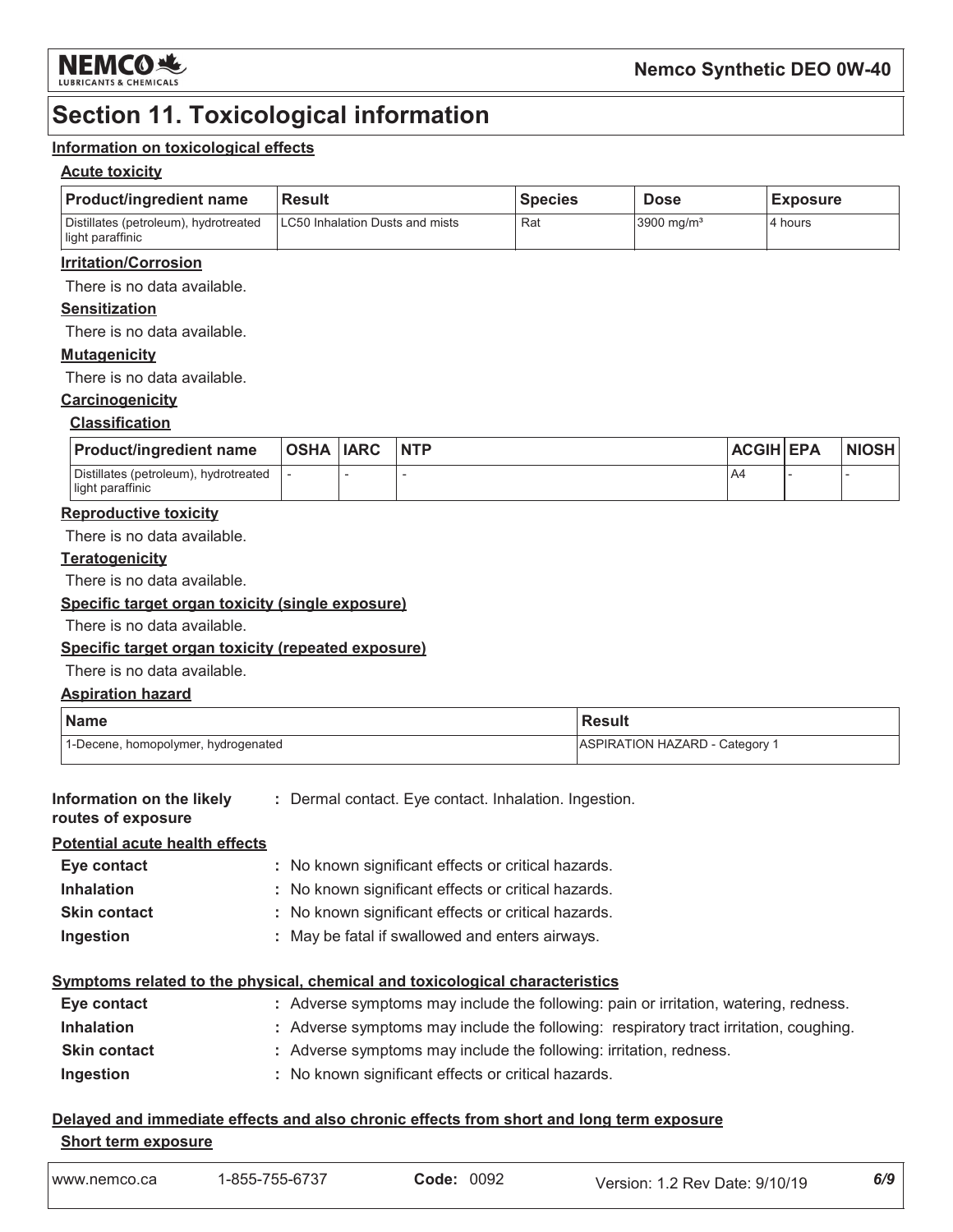



| : No known significant effects or critical hazards. |
|-----------------------------------------------------|
| : No known significant effects or critical hazards. |
|                                                     |
| : No known significant effects or critical hazards. |
| : No known significant effects or critical hazards. |
| <b>Potential chronic health effects</b>             |
| No known significant effects or critical hazards.   |
| No known significant effects or critical hazards.   |
| No known significant effects or critical hazards.   |
| No known significant effects or critical hazards.   |
| No known significant effects or critical hazards.   |
| : No known significant effects or critical hazards. |
|                                                     |

#### **Numerical measures of toxicity**

#### **Acute toxicity estimates**

**NEMCO选** 

**LUBRICANTS & CHEMICALS** 

| <b>Route</b>                 | <b>ATE value</b> |
|------------------------------|------------------|
| Inhalation (dusts and mists) | 24.37 mg/L       |

# **Section 12. Ecological information**

#### **Toxicity**

There is no data available.

#### Persistence and degradability

There is no data available.

#### **Bioaccumulative potential**

| <b>Product/ingredient name</b>         | $LogP_{ow}$ | <b>BCF</b> | <b>Potential</b> |
|----------------------------------------|-------------|------------|------------------|
| 1-Decene, homopolymer,<br>hydrogenated | >6.5        |            | high             |

#### **Mobility in soil**

Soil/water partition coefficient (Koc)

: There is no data available.

**Other adverse effects** : No known significant effects or critical hazards.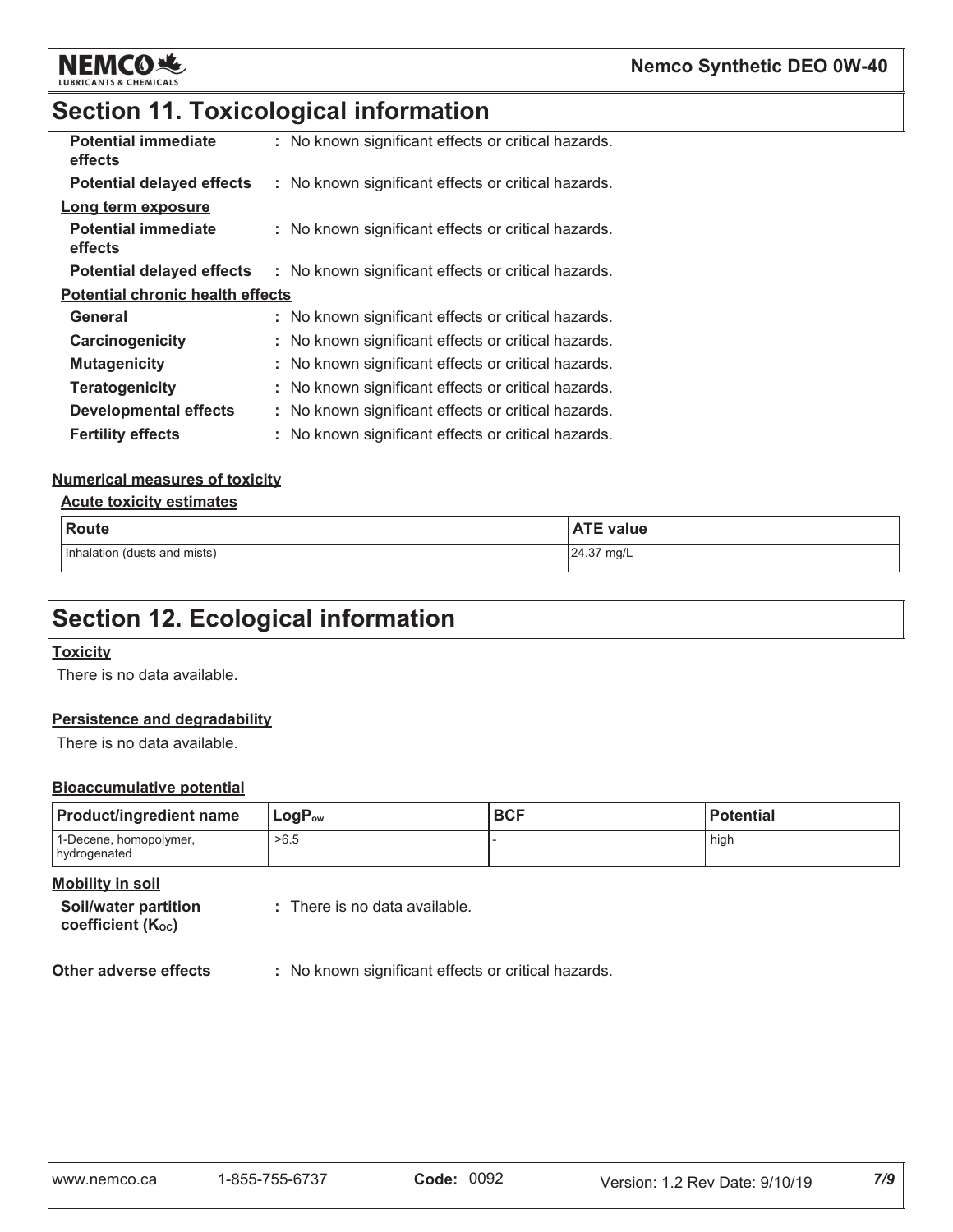

### **Section 13. Disposal considerations**

**Disposal methods** 

: Disposal of this product, solutions and any by-products should comply with the requirements of environmental protection and waste disposal legislation and any regional local authority requirements.

## **Section 14. Transport information**

|                                      | <b>TDG</b>               | <b>IMDG</b>              | <b>IATA</b>    |
|--------------------------------------|--------------------------|--------------------------|----------------|
| <b>UN number</b>                     | Not regulated.           | Not regulated.           | Not regulated. |
| <b>UN proper</b><br>shipping name    | $\overline{\phantom{a}}$ |                          |                |
| <b>Transport</b><br>hazard class(es) | $\overline{\phantom{a}}$ | -                        | -              |
| <b>Packing group</b>                 | $\overline{\phantom{a}}$ | $\overline{\phantom{a}}$ | -              |
| <b>Environmental</b><br>hazards      | No.                      | No.                      | No.            |
| <b>Additional</b><br>information     |                          |                          |                |

**AERG** : Not applicable

Special precautions for user : Transport within user's premises: always transport in closed containers that are upright and secure. Ensure that persons transporting the product know what to do in the event of an accident or spillage.

**Transport in bulk according : Not available.** to Annex II of MARPOL 73/78 and the IBC Code

### **Section 15. Regulatory information**

**Canadian lists Canadian NPRI** : None of the components are listed. **CEPA Toxic substances** : None of the components are listed. **Canada inventory** : Not determined. **International lists National inventory Australia** : All components are listed or exempted. China : Not determined. : Not determined. **Europe** : Not determined. Japan : Not determined. **Malaysia New Zealand** : All components are listed or exempted. : Not determined. **Philippines** : Not determined. **Republic of Korea** 

```
www.nemco.ca
```